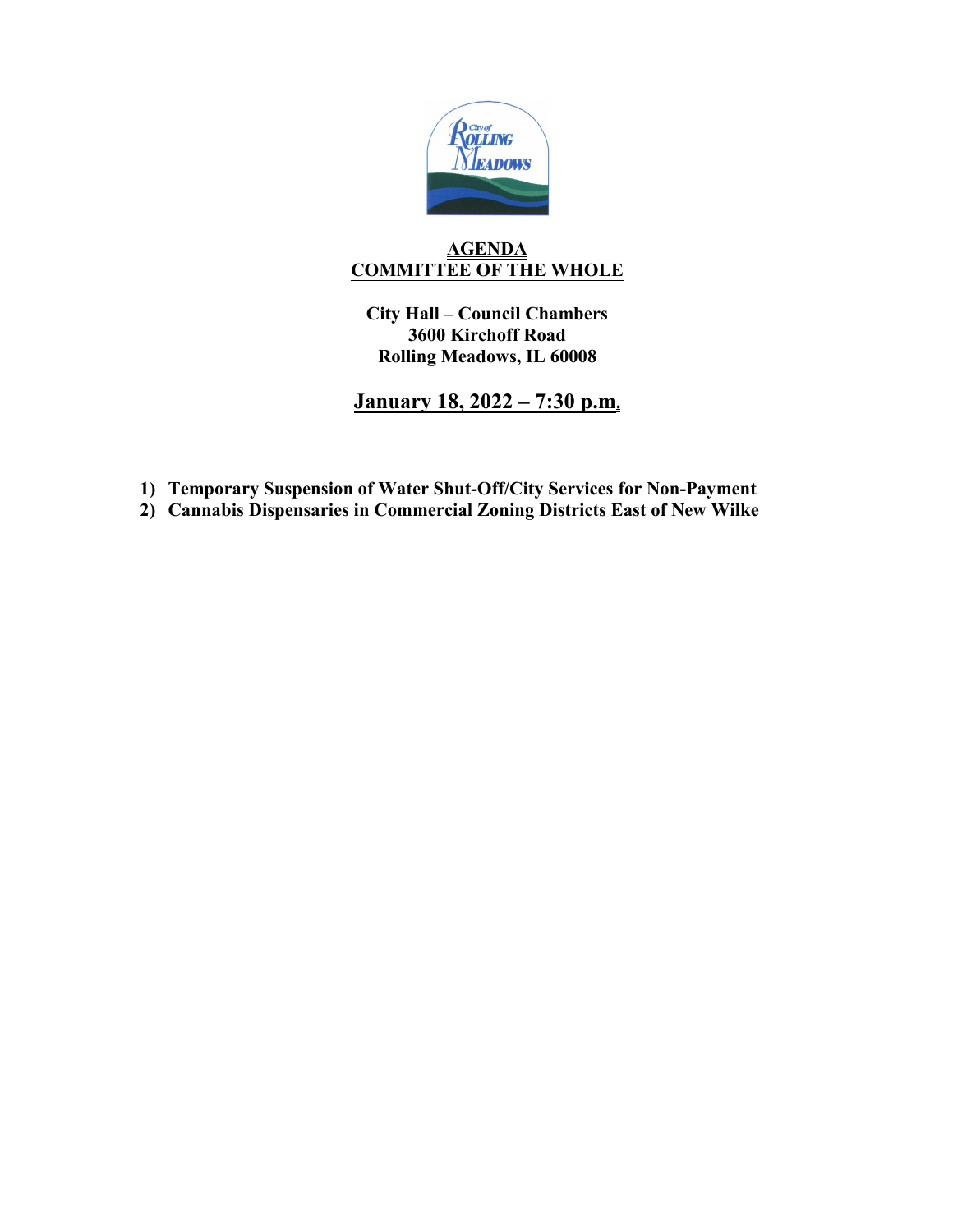## **Committee of the Whole – January 18, 2022**

## **1) Topic:** Temporary Suspension of Water Shut-off / City Services for Non-Payment

**Overview:** Since as early as March 24, 2020, the City of Rolling Meadows City Council made the policy decision to suspend water shut-offs for customer non-payment. Initially, this was adopted to reduce interaction between employees and the public. Shortly thereafter, as a result of the impacts of the pandemic, the policy was expanded to include elimination of the penalty fee for nonpayments (or late payments) in response to the significant impact the pandemic had on the public at large. Specifically, the impact the pandemic had on the employment impacts to the public.

Staff research indicates that the City policy has resulted in lost revenue of approximately \$250,000 for all delinquencies related to non-payment for services covered as part of the initiative. Additionally, the City historically generates between \$75,000 and \$100,000 annually in revenue for penalty fees associated with these services. Conservatively, the City has not received revenues since the establishment of this temporary suspension of approximately \$650,000.

A recent survey of area communities, as well as the member communities of JAWA indicates that all the communities surveyed have discontinued their policies regarding water shut-offs for nonpayment and have reinstituted penalties for late payments. The communities surveyed include; Arlington Hts., Schaumburg, Palatine, Streamwood, Hanover Park, Hoffman Estates, Elk Grove Village, and Mount Prospect. While some communities reinstated these items as early as the fall of 2020, most communities surveyed reinstated their water shut-off and penalty policies by May of 2021. The latest community surveyed reinstituted these policies by September of last year.

During previous meeting discussions, the Council expressed concerns regarding the City's unemployment rate. Below is data reported from homefacts.com $\frac{1}{1}$ , a website that provides unemployment data, by community. While the City is still not experiencing the lower rates consistent with those years immediately preceding the pandemic, the rate last year (2021) is consistent with or lower than rates from 2009 through 2013. City residents no doubt were affected

by the recession that occurred between 2009 and 2011, but research was unable to identify similar local assistance policies established at that time. Unemployment data was given for June and December of each year. The chart to the right reflects the annual unemployment rate as of June of each year. Research indicated that, in general, the national unemployment rate trends between 1% and 3 % lower than the City of Rolling Meadows, for each year over the last twenty (20) years. The red line is simply to show the baseline of 10% from 2009 to 2021.

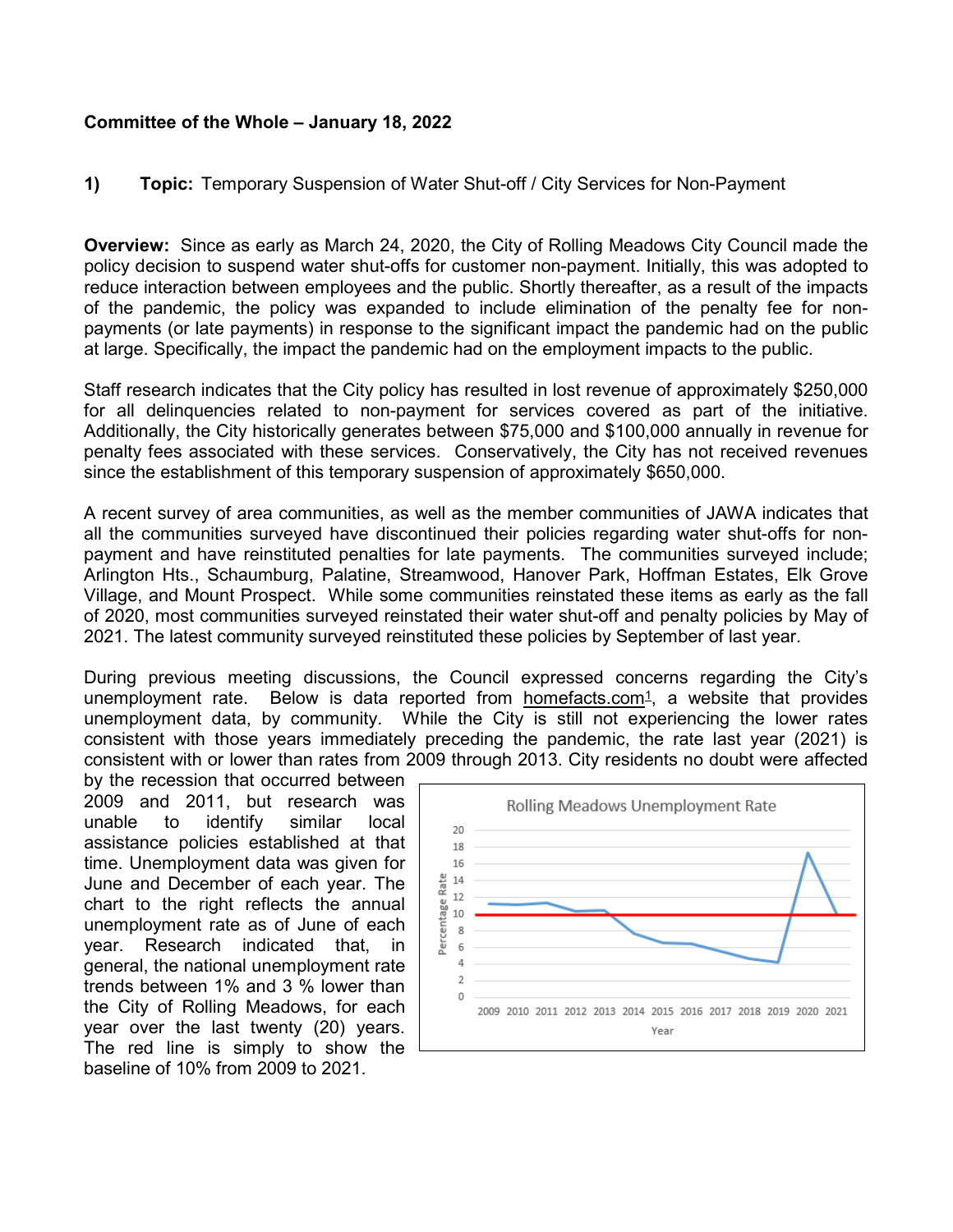While staff is cognizant of the benefits that this policy has made to community, there are measures that can be taken to assist residents, such as payment plans, that are less impactful to City revenues. Additionally, staff suspects that some customers may have grown accustom to these policies, and may simply be taking advantage of the Council's good intentions.

**Direction:** Staff is seeking direction on whether or not the temporary suspension of water shutoffs for non-payment, delinquent payments, and suspension of penalty fees for non-payment or late payment should be reinstated per the City's standard procedures. Accordingly, staff seeks Council direction on the following questions:

- 1. Should the City reinstitute the City's original policies related to delinquent payments (*nonpayment for City services*) and water shut-offs (*non-payment for water or sewer service*)?
- 2. Should the City reinstitute the City's original policies related to penalty fees for non-payment or late payments?
- 3. Was it the Council's intent when establishing these policies to "write off" the lost revenue?
	- a. If no,
		- i. Does the Council have a timeline in mind to provide residents and businesses to bring their accounts up to date?
		- ii. Staff proposes a two month grace period to notify customers and allow staff to assist residents who may still need assistance in setting up a payment plan. Is this timeline acceptable?
	- b. If yes, staff will adjust property records accordingly and no further direction is needed.

<sup>1</sup> https://www.homefacts.com/unemployment/Illinois/Cook-County/Rolling-Meadows.html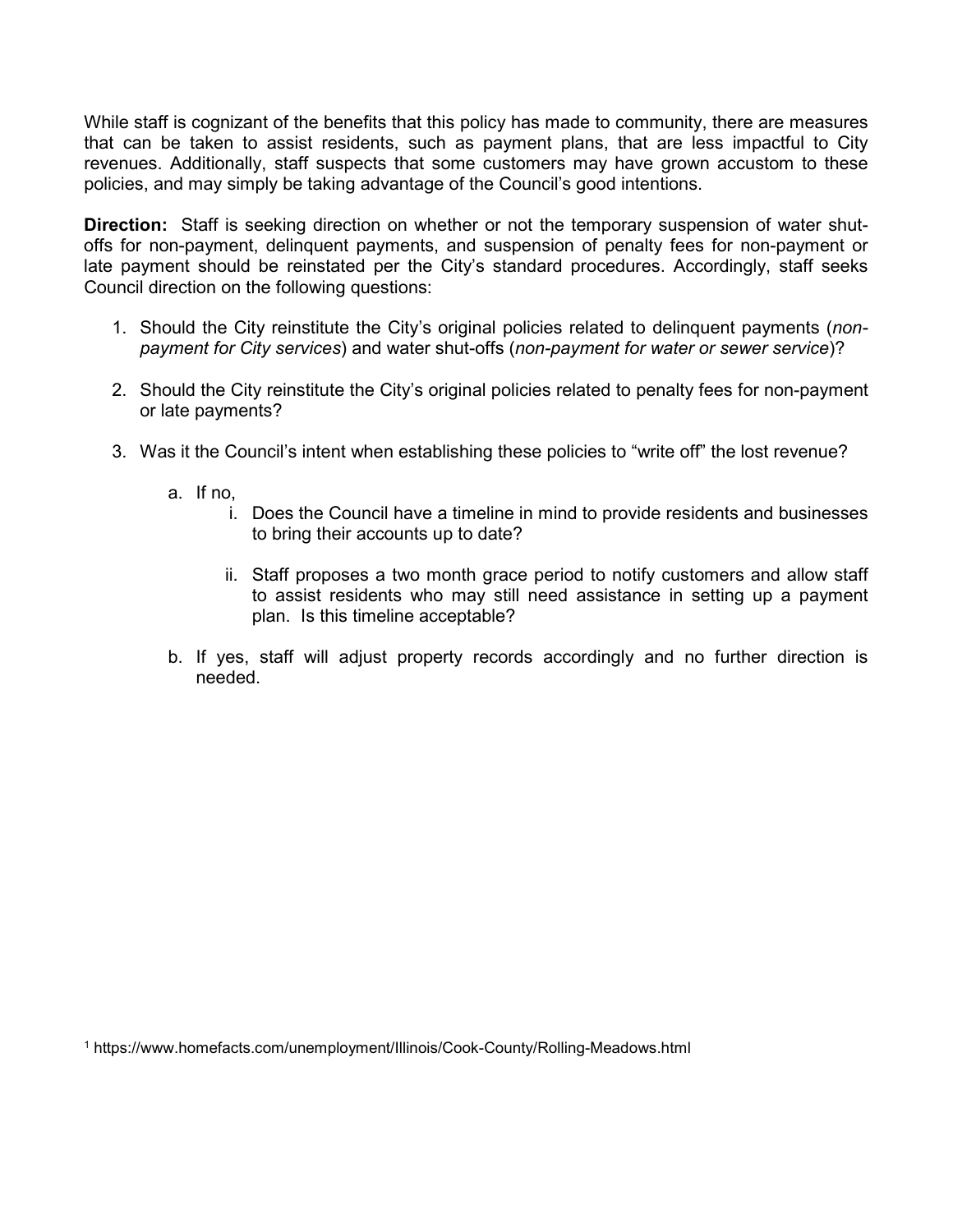### **Committee of the Whole Agenda – January 18, 2022**

**2) Topic:** Cannabis Dispensaries in Commercial Zoning Districts east of New Wilke

### **HISTORY/BACKGROUND:**

When Medical Cannabis was authorized by the state in 2013, the City of Rolling Meadows amended its Zoning Code to allow Medical Cannabis Cultivation Centers and Dispensaries as special uses in the M-1 Zoning District. The City's only existing dispensary, Nature's Care on Rohlwing Road, was authorized under those provisions. It continues to operate today as an adult use (aka "recreational") facility pursuant to amendments adopted by the City in 2019, in response to the State's authorization that became effective January 1, 2020. With each set of codes and amendments, the City largely utilized model codes provided by the Illinois Municipal League that were based on State requirements at the time, and modified to address local concerns. Each amendment was brought forward in response to specific business inquiries, as it was thought regulations would be better written if the City could better understand the specific needs of this fast-changing business model, which continues to be heavily regulated by the State.

Over the past several months, staff has been fielding inquiries from cannabis dispensaries wishing to open in Commercially ("C") zoned properties, mostly in the commercial areas east of New Wilke Road with Algonquin or Golf Road addresses. As stated above, current regulations only allow dispensaries as special uses in Manufacturing ("M") zoned properties. Staff is seeking Council concurrence to process a cityinitiated text amendment on commercially zoned properties east of New Wilke Road, as shown in the map to the right, to accommodate dispensary uses only. Key issues for Council's consideration are discussed in more detail below.

#### **Location Considerations.**

*Permitted or Special Use.* Traditional zoning identifies which zoning district or districts a particular use is appropriate in, and then determines whether the use should be a permitted



use or a special use. Permitted uses are allowed pursuant to securing necessary business licenses and building permits. Special uses trigger public hearings and approval of an ordinance by the City Council before business licenses and building permits can be requested. Special uses consider whether the specifics of the case warrant the imposition of any special conditions of approval that might help mitigate negative impacts on surrounding properties. As mentioned above, all cannabis uses in Rolling Meadows are currently regulated as special uses in Manufacturing ("M") zoning districts. Because of the sensitive nature of this use, and the ever-changing state requirements that impact how a building and property must be equipped, staff continues to recommend these uses be authorized as special uses.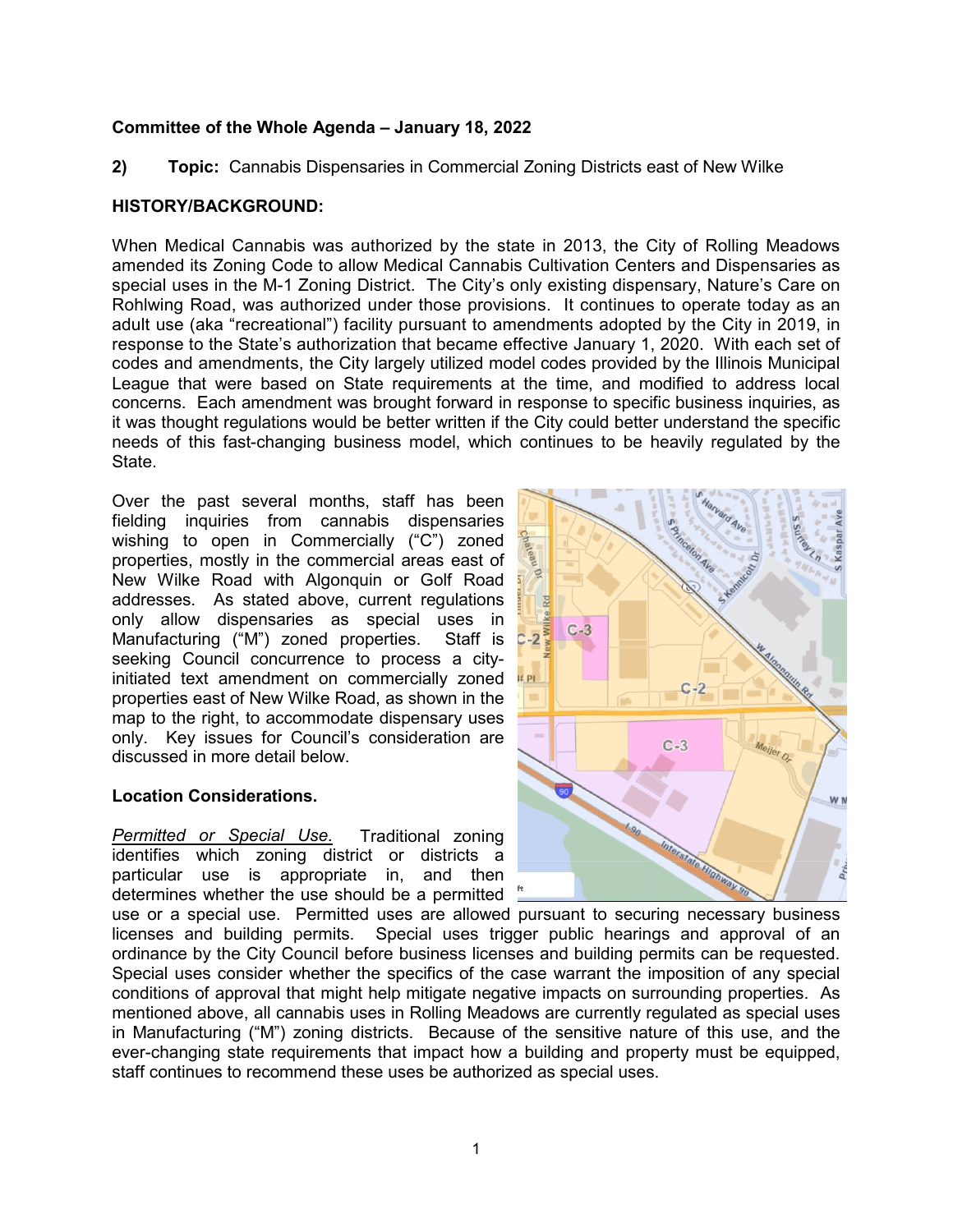*Separations.* Currently, the City Code highly restricts where in the "M" districts the various cannabis uses are allowed, mostly based on earlier requirements by the State. For example, early state regulations included separations between cannabis uses and certain sensitive uses like schools, daycares, churches, etc. Most of these State locational requirements were dropped when the newer adult use regulations were adopted in 2019, however many of the separation requirements remain in the City's codes as follows:

- 1. The City's code does not allow a dispensary within 1,000 feet of the property line of a preexisting public or private nursery school, preschool, primary or secondary school, day care center, day care home or residential care home. Learning centers and vocational/trade centers shall not be classified as a public or private school for purposes of this Section.
- 2. Dispensaries may not be located within 1,000 feet of the property line of a vacant property zoned residential or a pre-existing use or structure on a property zoned and used for residential purposes.

The State no longer has these separation requirements, with the only remaining regulation requiring a separation of 1,500 feet between separate cannabis uses, although there are now exceptions to that rule.

Unlike many of the City's commercially zoned areas that are relatively small, with residential neighborhoods immediately adjacent the commercial zones, the proposed locations east of New Wilke Road constitute a large area of commercial property, where the closest residential properties are not adjacent, but across a major road. Some commercial zoned properties in these areas would not qualify if the existing 1,500 foot separation would remain. For example, there are multi-family residential uses in the City on the west side of New Wilke across the street from commercially zoned properties that might qualify for dispensaries if the 1,500 foot separation requirement were removed.

Residential properties also exist on the north side of Algonquin in Arlington Heights that are within 1,500 of commercial properties located on the south side of Algonquin in the Market Place shopping center area. Staff is requesting Council's feedback on removing or reducing the 1,500 foot separation requirement and believes the area east of New Wilke is suitable for these uses with minimal to no impact on residential uses. If there are concerns about the proximity of cannabis uses for multi-family properties on the west side of New Wilke road, the new code could authorize east of New Wilke, but with Golf or Algonquin addresses.

# *Single Use Property and Shared Parking.*

Another City requirement that has carried through from the beginning is a requirement that dispensing facilities not be established in multi-tenant buildings or on properties that share parking with other uses. The result is that dispensaries must be located in stand-alone, single-use properties that have their own parking. Prospective dispensaries are providing the City with examples of dispensaries in neighboring communities and suburbs that are located in multi-tenant commercial areas with shared parking, such as the dispensary in Naperville shown to the right. Staff supports this modification given the commercial area being considered east of New Wilke Road would result in minimal impacts on residential and other sensitive uses.